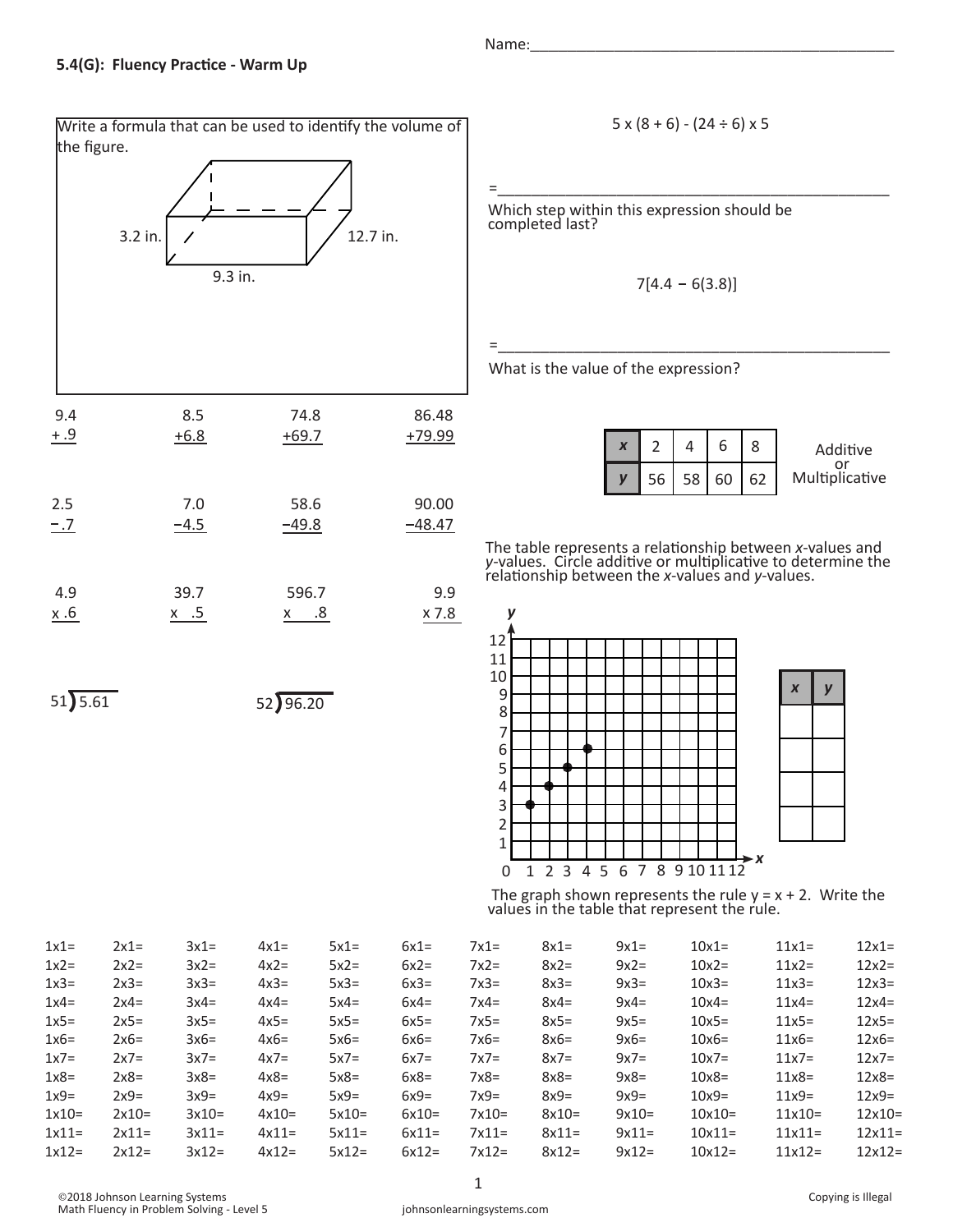

Name:

$$
3 \times (7 + 5) - (27 \div 3) \times 6
$$

=\_\_\_\_\_\_\_\_\_\_\_\_\_\_\_\_\_\_\_\_\_\_\_\_\_\_\_\_\_\_\_\_\_\_\_\_\_\_\_\_\_\_\_\_\_\_

Which step within this expression should be completed last?

 $4[6.8 - 6(3.8)]$ 

=\_\_\_\_\_\_\_\_\_\_\_\_\_\_\_\_\_\_\_\_\_\_\_\_\_\_\_\_\_\_\_\_\_\_\_\_\_\_\_\_\_\_\_\_\_\_

What is the value of the expression?



The table represents a relationship between *x* values and *y-*values. Circle additive or multiplicative to determine the relationship between the *x*-values and *y*-values.



 The graph shown represents the rule *y* = 3*x*. Write the values in the table that represent the rule.

| $2x1=$  | $3x1=$  | $4x1=$  | $5x1=$  | $6x1=$  | $7x1=$  | $8x1=$  | $9x1=$  | $10x1=$  | $11x1=$   | $12x1=$  |
|---------|---------|---------|---------|---------|---------|---------|---------|----------|-----------|----------|
| $2x2=$  | $3x2=$  | $4x2=$  | $5x2=$  | $6x2=$  | $7x2=$  | $8x2=$  | $9x2=$  | $10x2=$  | $11x2=$   | $12x2=$  |
| $2x3=$  | $3x3=$  | $4x3=$  | $5x3=$  | $6x3=$  | $7x3=$  | $8x3=$  | $9x3=$  | $10x3=$  | $11x3=$   | $12x3=$  |
| $2x4=$  | $3x4=$  | $4x4=$  | $5x4=$  | $6x4=$  | $7x4=$  | $8x4=$  | $9x4=$  | $10x4=$  | $11x4=$   | $12x4=$  |
| $2x5=$  | $3x5=$  | $4x5=$  | $5x5=$  | $6x5=$  | $7x5=$  | $8x5=$  | $9x5=$  | $10x5=$  | $11x5=$   | $12x5=$  |
| $2x6=$  | $3x6=$  | $4x6=$  | $5x6=$  | $6x6=$  | $7x6=$  | $8x6=$  | $9x6=$  | $10x6=$  | $11x6 =$  | $12x6=$  |
| $2x7=$  | $3x7=$  | $4x7=$  | $5x7=$  | $6x7=$  | $7x7=$  | $8x7=$  | $9x7=$  | $10x7=$  | $11x7=$   | $12x7=$  |
| $2x8=$  | $3x8=$  | $4x8=$  | $5x8=$  | $6x8=$  | $7x8=$  | $8x8=$  | $9x8=$  | $10x8 =$ | $11x8=$   | $12x8=$  |
| $2x9=$  | $3x9=$  | $4x9=$  | $5x9=$  | $6x9=$  | $7x9=$  | $8x9=$  | $9x9=$  | $10x9=$  | $11x9=$   | $12x9=$  |
| $2x10=$ | $3x10=$ | $4x10=$ | $5x10=$ | $6x10=$ | $7x10=$ | $8x10=$ | $9x10=$ | $10x10=$ | $11x10=$  | $12x10=$ |
| $2x11=$ | $3x11=$ | $4x11=$ | $5x11=$ | $6x11=$ | $7x11=$ | $8x11=$ | $9x11=$ | $10x11=$ | $11x11 =$ | $12x11=$ |
| $2x12=$ | $3x12=$ | $4x12=$ | $5x12=$ | $6x12=$ | $7x12=$ | $8x12=$ | $9x12=$ | $10x12=$ | $11x12=$  | $12x12=$ |
|         |         |         |         |         |         |         |         |          |           |          |